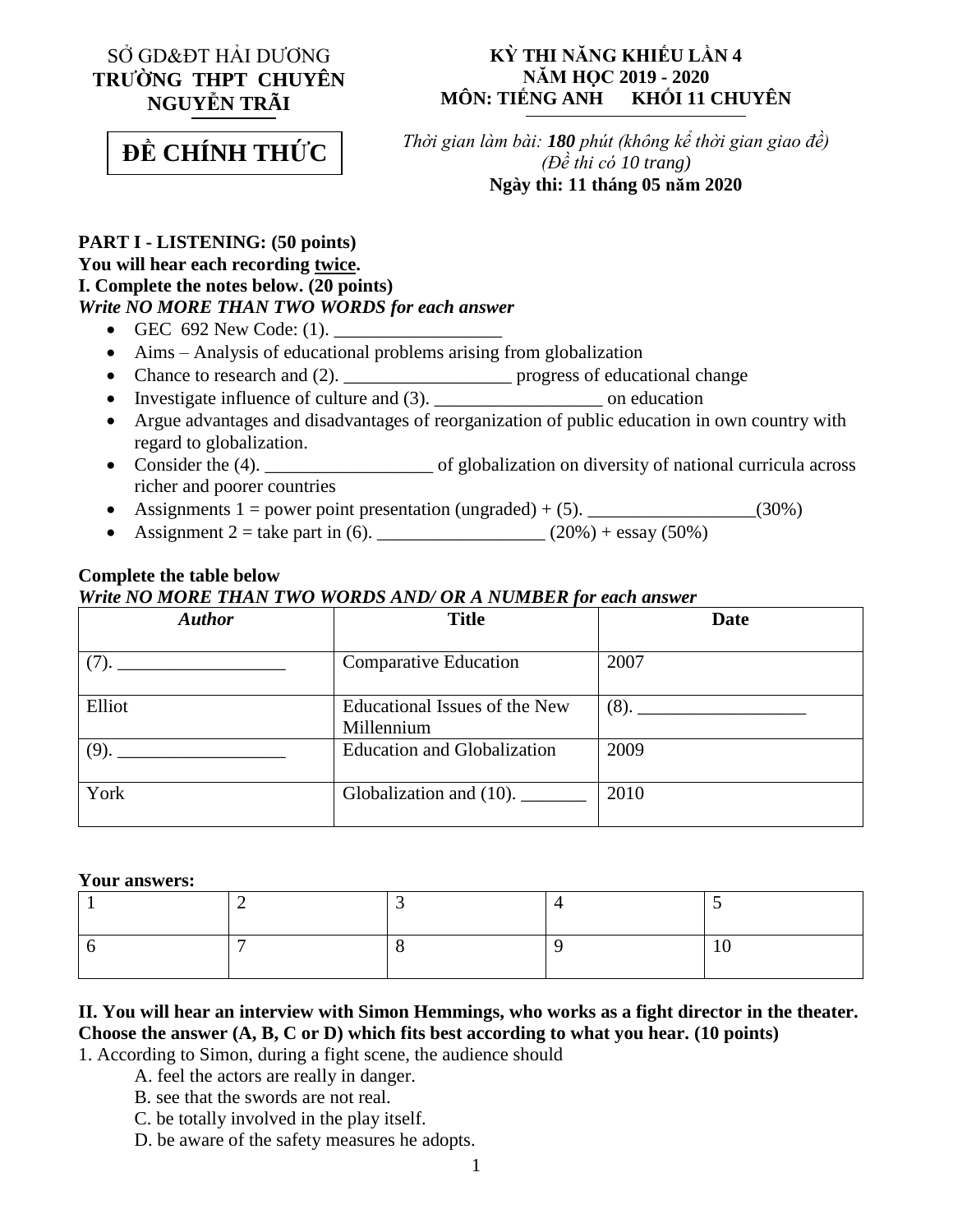2. When casting the play, the theater was looking for actors who had

- A. previous experience of fighting on stage.
- B. familiarity with the design of the theater.
- C. a willingness to learn a new set of skills.
- D. previous training in how to handle a sword.

### 3. What does Simon say the actors must do during the performance?

A. improvise to cover up their mistakes.

- B. adhere closely to the agreed fight text.
- C. help colleagues who forget their lines.
- D. involve the audience as much as possible.
- 4. Simon was particularly concerned that the fight scenes in this play might become
	- A. repetitive. B. ridiculous C. inauthentic.D. inelegant.
- 5. According to Simon, fight scene on stage should not
	- A. become too violent. B. appear over-practised.
	- C. be taken too seriously. D. actually upset people.

#### *Your answers:*

\_\_\_\_\_\_\_\_\_\_\_\_\_.

|--|--|--|--|--|--|--|

#### **III. You will hear a radio programme about Biomimicry, the science of copying nature in order to create new technologies. Complete the spaces with a word or a short phrase. Write your answers in the corresponding numbered boxes (20 points)**

1. Biomimicry imitates nature's structures, processes and \_\_\_\_\_\_\_\_\_\_ to create new ideas.

2. Velcro was developed after its inventor observed the sticking qualities of one particular plant's

3. Wood has the beneficial feature of being able to\_\_\_\_\_\_\_\_\_\_\_\_\_\_\_\_\_\_\_

4. The synthetic 'wood' created for the post office will not according to surrounding environmental conditions.

5. The Namibian Fog Basking beetle uses its ability to \_\_\_\_\_\_\_\_\_\_\_\_\_\_ in order to live in harsh conditions.

6. The moist breeze blows in from the sea, and droplets of water \_\_\_\_\_\_\_\_\_\_\_\_\_\_ on the beetles shell 7. A \_\_\_\_\_\_\_\_\_\_\_\_\_\_\_ on the beetle's shell repels water and aids the formation of large droplets.

8. The Sahara Forest project utilised this concept in the design of a\_

9. The 'Able Project' uses \_\_\_\_\_\_\_\_\_\_\_\_\_\_\_\_\_\_ from the composting process as an input to the fish farm.

10. The extinction of one species of has prevented scientists from finding a cure for excess stomach acid.

#### **Your answers:**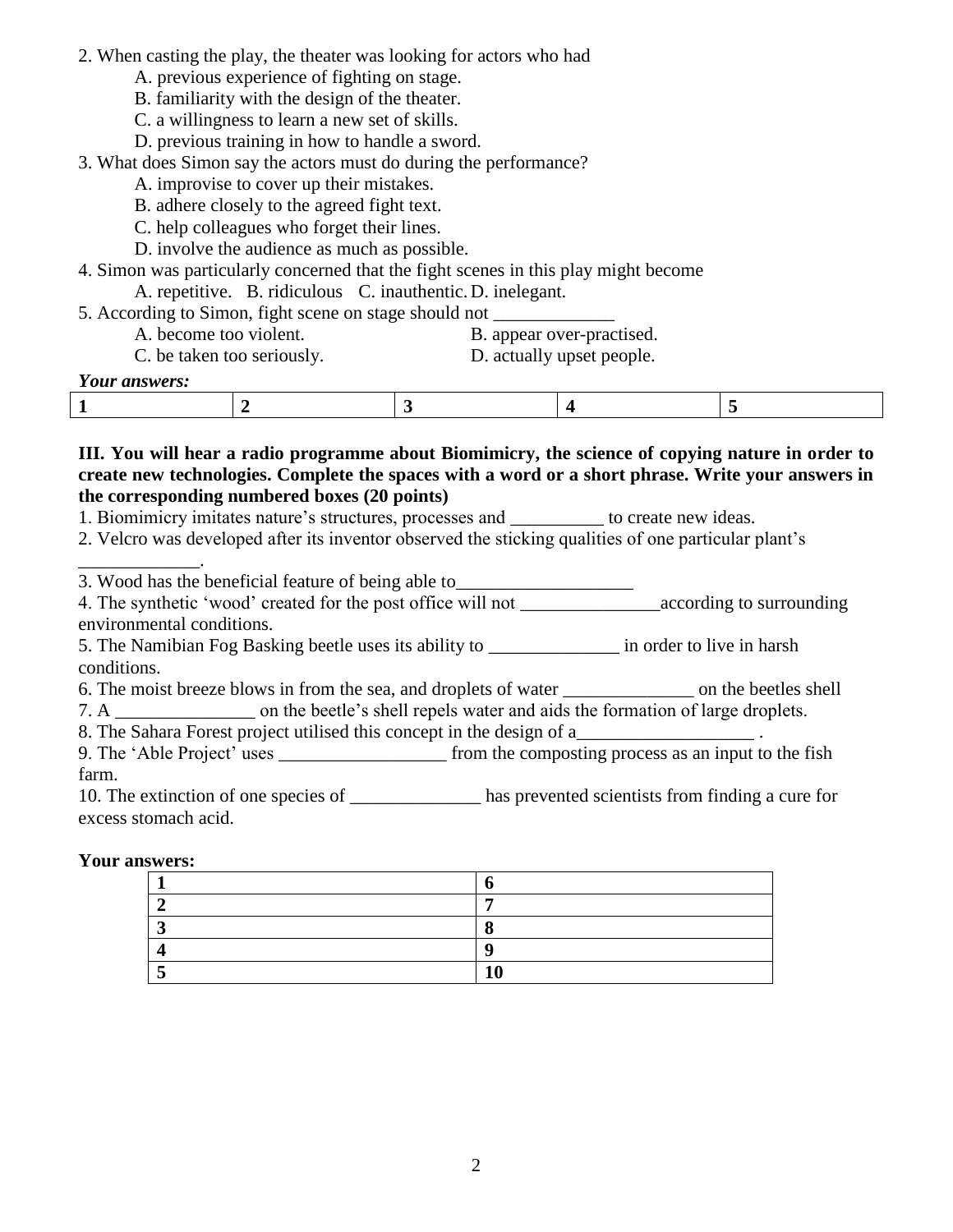# SỞ GD&ĐT HẢI DƯƠNG **TRƯỜNG THPT CHUYÊN NGUYỄN TRÃI**

## **KỲ THI NĂNG KHIẾU LẦN 4 NĂM HỌC 2019 - 2020 MÔN: TIẾNG ANH**

ĐỀ **ĐỀ CHÍNH THỨC**

*Thời gian làm bài: 180 phút (không kể thời gian giao đề) (Đề thi có 10 trang)* **Ngày thi: 24 tháng 02 năm 2020**

#### **PART 2 – GRAMMAR – VOCABULARY – LANGUAGE FUNCTIONS (50 points)**

| <i>I. Choose the best answer.</i> (20 points)                          |                                                                                                        |                                                                                                              |                |
|------------------------------------------------------------------------|--------------------------------------------------------------------------------------------------------|--------------------------------------------------------------------------------------------------------------|----------------|
|                                                                        |                                                                                                        | 1. John's got very ________ feelings about taking on more responsibility at the moment.                      |                |
|                                                                        | A. puzzled B. jumbled C. mixed                                                                         |                                                                                                              | D. muddled     |
|                                                                        | 2. In the of security, personnel must wear their identity badges at all times.                         |                                                                                                              |                |
|                                                                        |                                                                                                        | D. assistance                                                                                                |                |
|                                                                        |                                                                                                        |                                                                                                              |                |
|                                                                        |                                                                                                        |                                                                                                              | $D. g_0$       |
|                                                                        | A. get<br>B. turn<br>B. turn<br>B. turn<br>C. wear<br>C. wear<br>C. wear<br>C. wear<br>$\frac{1}{2}$   |                                                                                                              |                |
|                                                                        | A. By and large B. Although C. To a degree                                                             | D. Virtually                                                                                                 |                |
|                                                                        |                                                                                                        | 5. You've lived in your city for most of your life, so ____________ you've used to the noise.                |                |
|                                                                        | A. apparently B. presumably B. c. allegedly                                                            |                                                                                                              | D. predictably |
|                                                                        | 6. The train service has been in a _________ since they introduced the new schedules.                  |                                                                                                              |                |
|                                                                        | A. shambles B. rumpus B. rumpus C. chaos                                                               |                                                                                                              | D. fracas      |
|                                                                        |                                                                                                        |                                                                                                              |                |
|                                                                        | 7. The storm ripped our tent to __________.<br>A. slices B. shreds C. strips C.                        |                                                                                                              | D. specks      |
|                                                                        | 8. Is an inexperienced civil servant _________ to the task of running the company?                     |                                                                                                              |                |
|                                                                        | A. capable <b>B.</b> skilled <b>C.</b> eligible                                                        |                                                                                                              | D. suited      |
|                                                                        | 9. The strike was ____________ owing to a last-minute agreement with the management.                   |                                                                                                              |                |
|                                                                        | A. called off B. broken up B. broken up C. set back                                                    |                                                                                                              | D. put down    |
|                                                                        | 10. I always take my lucky ________ with me into an exam.                                              |                                                                                                              |                |
| $A. sign$ $A. sign$                                                    |                                                                                                        | B. item C. charm D. spell                                                                                    |                |
|                                                                        |                                                                                                        |                                                                                                              |                |
|                                                                        |                                                                                                        | 11. The deceptively simple decoration on this kind of pottery gives the layperson no real __________ to      |                |
| its true value.                                                        |                                                                                                        |                                                                                                              |                |
| A. idea                                                                | B. indication C. clue                                                                                  |                                                                                                              | D. key         |
|                                                                        | 12. I didn't know my guess was going to be right – It was just __________                              |                                                                                                              |                |
| A. pot luck                                                            | B. odds C. draw                                                                                        |                                                                                                              | D. gamble      |
|                                                                        |                                                                                                        |                                                                                                              |                |
| A. bulk B. heap                                                        |                                                                                                        |                                                                                                              | D. sum         |
|                                                                        |                                                                                                        | C. batch                                                                                                     |                |
|                                                                        |                                                                                                        | 14. Sending out e-mails that people haven't asked for to ________addresses is often known as spam.           |                |
|                                                                        |                                                                                                        | A. sufficient B. countless C. widespread D. multiple                                                         |                |
|                                                                        | 15. We all have to follow the rules, and none of us is ________ the law.<br>A. beyond B. over C. above |                                                                                                              |                |
|                                                                        |                                                                                                        | D. onto                                                                                                      |                |
|                                                                        | B. grant                                                                                               | C. permit                                                                                                    | D. donate      |
| A. give<br>17. We can only _________ as to the causes of the disaster. |                                                                                                        |                                                                                                              |                |
| A. think                                                               | B. consider                                                                                            | C. speculate                                                                                                 | D. ponder      |
|                                                                        |                                                                                                        |                                                                                                              |                |
| A. set                                                                 | B. go                                                                                                  | 18. I didn't ______________out to be a millionaire – I just wanted to run a successful business.<br>C. begin | D. watch       |
|                                                                        | 19. I'm not sure if I'm doing it right, but I'll try to                                                | ahead with it anyway.                                                                                        |                |
| A. drive                                                               | B. bang                                                                                                | C. touch                                                                                                     | D. press       |
|                                                                        |                                                                                                        | 20. Could you lend me some money to ____________ me over to the end of the month?                            |                |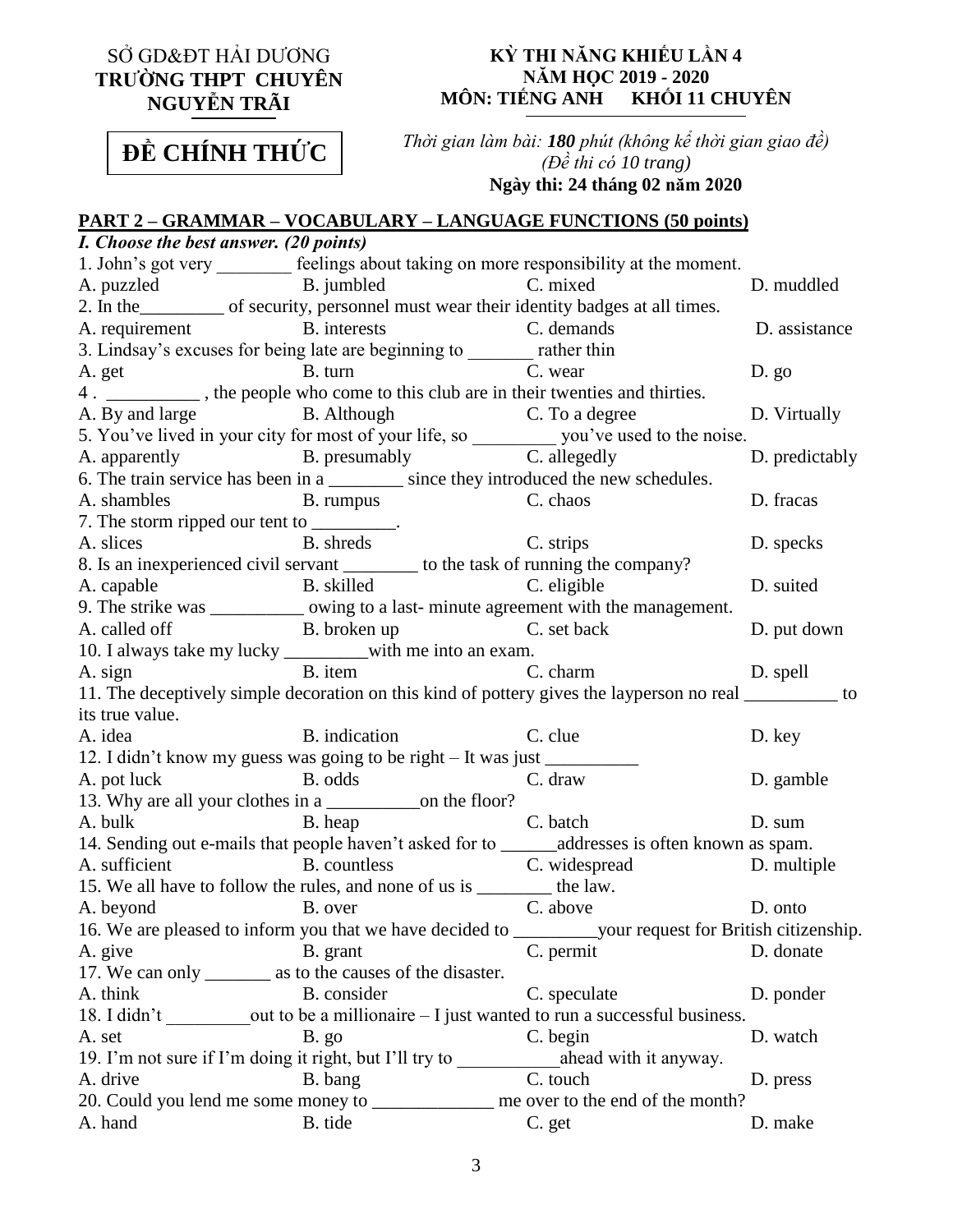#### *II. Complete the sentences with the correct form of words (10 points).*

Adults learners have many (1) (CHARACTER) that distinguish them from school or college learners.

First, they come to courses with experiences and (2) (KNOW) in diverse areas. They often prefer practical learning (3)  $\qquad$  (ACT) that enable them to draw on the skills and experience they have acquired. In the main, adults have (4) (REAL) aims and have (5) they have acquired. In the main, adults have  $(4)$ (VALUE) insights into what is likely to be successful. In addition to this, they are  $(6)$ (READY) able to relate new facts to past experiences and enjoy having their talents explored in (7) (LEARN) situations. Adults have established opinions and (8) (BELIEVE), which have been formed over time through their experience of families, work, community, or politics.

A (9) (MAJOR) of adults also have intrinsic motivation and their effort increases because of their desire to learn. They are also motivated by the (10) (RELEVANT) of the material is related to their own needs and interests.

#### *III. Fill in the blanks with proper prepositions or adverbial particles. Write your answer in the numbered boxes. (10 points)*

1. It goes saying that if poaching doesn't stop, the gorilla will be extinct within ten years.

2. Profits have been average this year and part of the zoo may be sold off.

- 3. Why he chose to work in such appalling conditions is <u>my comprehension</u>.
- 4. The zoology lecture was too technical for me; it was completely my head.
- 5. The way the trainer treated his animals was \_\_\_\_\_\_\_ contempt and he should lose his license.
- 6. They offered to pay half the expenses and he closed the offer at once.
- 7. My horse was entered the Derby, but he came in last.
- 8. He had to rub his French to help his son when he started to learn it at school.
- 9. That chair is not very strong. Do you think it is \_\_\_\_\_\_\_\_\_\_\_\_\_\_\_\_\_\_\_\_\_\_\_\_\_\_ your weight?
- 10. He pretended to fall \_\_\_\_\_\_\_\_\_\_\_\_\_\_\_\_\_ my plan but secretly he was working against it.

#### *IV. Read the following text which contains 10 mistakes. Identify the errors and write the corrections in the corresponding numbered boxes. (10 points)*

| Line | A DISAPPOINTING MEAL                                                                            |
|------|-------------------------------------------------------------------------------------------------|
|      | Have you ever complained in a restaurant? I never thought I would, but last week I ended up     |
|      | doing just that. It was my best friend's birthday, but I had booked a table at a new restaurant |
| 3    | that had just opened in the city centre. But while we arrived, exactly on time, they told me    |
| 4    | that it was no record of my booking and we would have to wait for a table to become free. I     |
|      | suspected that they had given our table to anyone else, but I didn't say anything. Then we      |
| 6    | were kept waiting for an hour without an apology, because they did take our order. We both      |
|      | chose soup as a starter and my friend ordered a steak like a main course. I thought I would be  |
| 8    | a bit more adventurous, and decided to try something called Ossobuco, if I wasn't quite sure    |
| 9    | what it was. To cut a long story short, a soup was almost cold, my friend's steak was           |
| 10   | uncooked at the middle and my Ossobuco turned out to be a plate of bone within a very           |
| 11   | acidic sauce. So, we called the manager and told we would not pay because the meal had          |
| 12   | been substandard. But in the end we paid because we had eaten it all, but we won't be going     |
| 13   | there again!                                                                                    |
|      |                                                                                                 |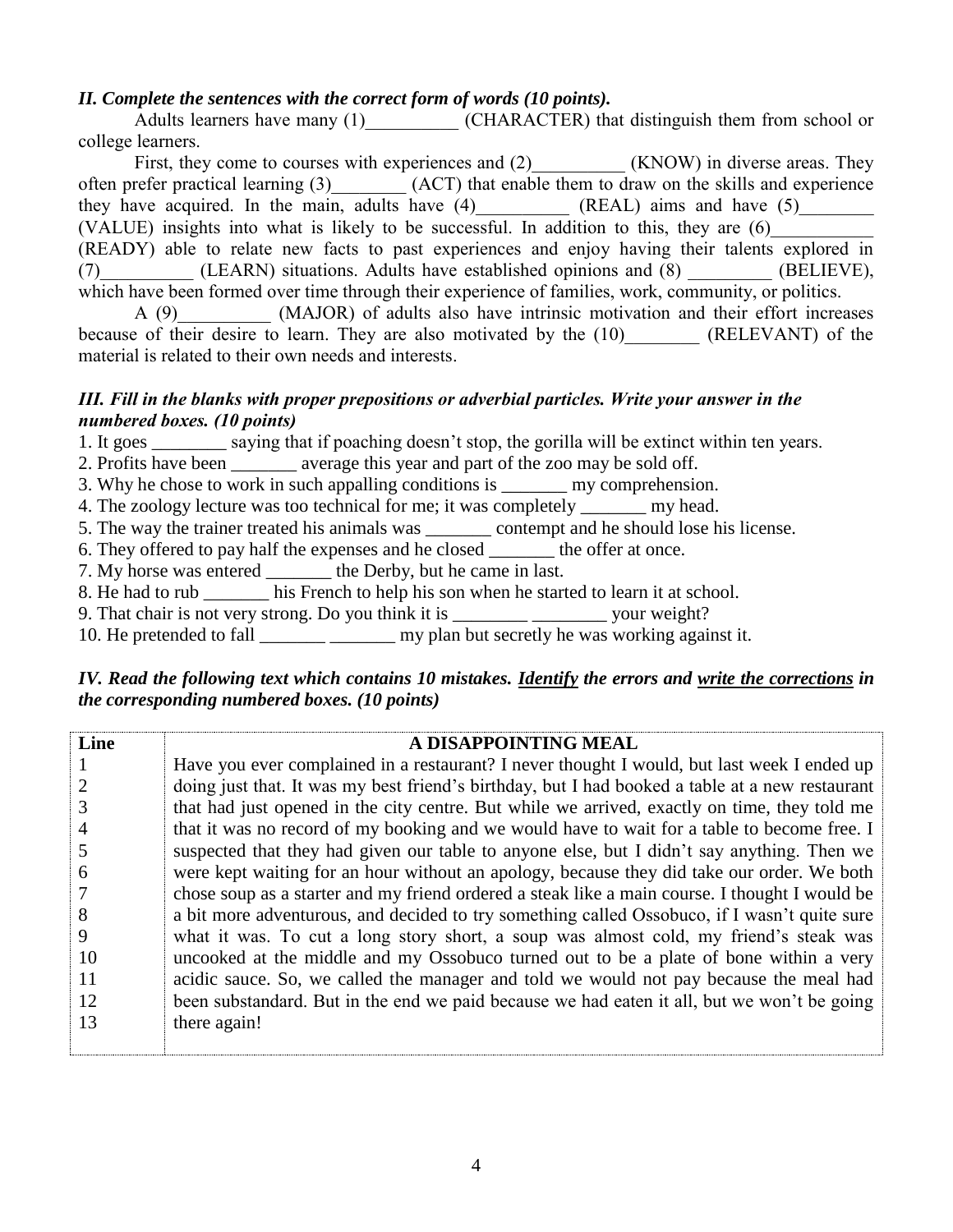### **PART 3 – READING (50 points)**

## **I. Read the texts below and think of the word which best fits each space. Use only ONE WORD for each space. (10 points)**

Men and women are often considered to be completely at odds with each other, in terms of their attitudes and behaviour. Not so when they are in love, new research has discovered. As far as their hormone levels are (1) when men and women are in love, they are more similar to each other (2) \_\_\_\_\_\_\_\_\_\_\_\_\_\_at any other time.

It has (3) \_\_\_\_\_\_\_\_\_\_\_\_\_\_ been known that love can (4) \_\_\_\_\_\_\_\_\_\_\_\_\_havoc with hormone levels. For example the hormone cortisol, which is known for its calming effect on the body, dips dramatically when one person is attracted to (5) \_\_\_\_\_\_\_\_\_\_\_, putting the love-struck on a par with sufferers of obsessive compulsive disorder.

But a new study has found that the hormone testosterone, commonly associated with male aggression, also falls when he is in love. In women, it's quite the  $(6)$  \_\_\_\_\_\_\_\_\_\_\_\_\_. Testosterone levels, which (7)

\_\_\_\_\_\_\_\_\_\_\_\_\_ to be lower among females, rise towards (8) \_\_\_\_\_\_\_\_\_\_\_\_\_\_of the male. Donatella Marazziti of the University of Pisa, Italy, (9)\_\_\_\_\_\_\_\_\_\_\_\_\_\_\_\_\_\_\_\_\_\_\_\_ this down to nature attempting to eliminate the differences between the sexes. By doing so, they can concentrate fully on reproduction. This suggestion seems to be supported by the fact that  $(10)$  couples in a

long term relationship, nor participants in the study who were single at the time of the experiment, exhibited such changes.

#### *II. Read the following passage and decide which option A, B, C or D best fits each sentence. (10 points)* **CELEBRITY ROLE-MODELS**

Research in the University of Leicester Department of Media and Communication examined interest in celebrities and gossip about them. It was carried out by Dr Charlotte De Backer who sought in her study to explain interest in celebrity culture.

According to Dr De Backer: 'Life is about learning and (1) experience, and in that process we have a tendency to observe and mimic the actions of others. Ideally we mimic what makes others successful and (2)\_\_\_\_\_\_\_\_ unsuccessful actions others have trialled and paid for. In reality, humans seem to have the tendency to mimic the overall behaviour pattern of the higher status of those more successful than themselves. This explains why celebrities act as role models for broad (3) \_\_\_\_\_\_\_of behaviour they display whether good or bad.'

Dr De Backer also examined another theory for interest in celebrity, known as the Parasocial Hypothesis. In this (4)  $\blacksquare$ , the bonds are parasocial, or one-way, because the celebrity reveals private information, often voluntarily. The audience members respond emotionally to this information, although there is hardly ever any feedback on the private life of the audience going to the celebrity, nor do celebrities (5) \_\_\_\_\_\_\_ emotions towards their audience.

Her study of 800 respondents and over 100 interviews (6) that younger participants showed greater interest in celebrity gossip, even if it was about celebrities who were much older than them and even when they did not know who the celebrities were. They showed greatest interest in internationallyknown celebrities, because they considered those as more (7) \_\_\_\_\_\_\_.

Her study also found that older people were interested in celebrity gossip not because they wanted to learn from the celebrities, but because it helped them to form social networks with other people. 'We found in the interviews that older people do not gossip about celebrities because they want to learn from them or feel (8) \_\_\_\_\_\_\_ by them, but because they use celebrity gossip to (9) \_\_\_\_\_\_\_ with real-life friends and acquaintances. As we live in (10) \_\_\_\_\_\_\_\_ societies, celebrities can act as our mutual friends and acquaintances.'

| acquannances.    |                    |              |                     |
|------------------|--------------------|--------------|---------------------|
| 1. A. winning    | <b>B.</b> gaining  | C. achieving | <b>D.</b> capturing |
| 2. A. escape     | <b>B.</b> avoid    | C. prevent   | <b>D.</b> evade     |
| 3. A. reaches    | <b>B.</b> domains  | C. ranges    | <b>D.</b> spheres   |
| 4. A. case       | <b>B.</b> instance | C. state     | <b>D.</b> position  |
| 5. A. exhibit    | <b>B.</b> present  | $C.$ display | <b>D.</b> expose    |
| 6. A. reinforced | <b>B.</b> assured  | C. validated | D. confirmed        |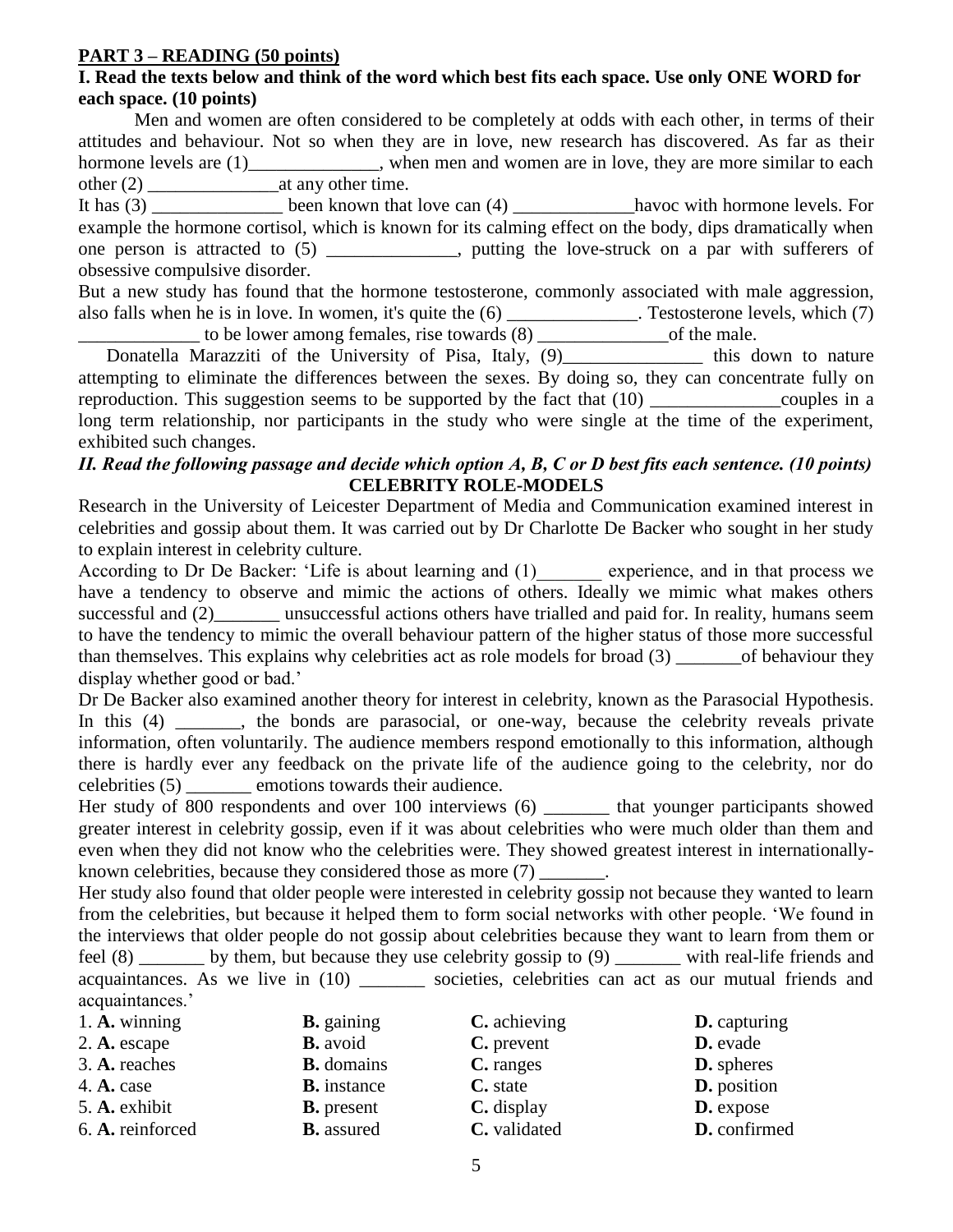| 7. A. reputable  | <b>B.</b> honourable | C. prestigious | <b>D.</b> illustrious |
|------------------|----------------------|----------------|-----------------------|
| 8. A. befriended | <b>B.</b> sustained  | C. patronized  | <b>D.</b> upheld      |
| $9. A.$ tie      | <b>B.</b> link       | C. cement      | D. bond               |
| 10. A. scattered | <b>B.</b> rare       | C. mixed       | <b>D.</b> idle        |

#### *III. Read the following passage and answer the questions that follow. (15 points)*

#### THE PANAMA CANAL

While the Panama Canal continues to stand as one of the greatest human achievements in history, its locks and canals were not built overnight. Its ultimate completion in 1914 was the result of decades of planning, preparation, and construction, not to mention loss of human life. Two countries, France and the United States, were the main players in its construction, and both faced numerous hardships during the project, so many hardships that France, the instigator of the project, eventually had to sell out to the US., the country that finally completed the canal. Still, the United States faced a trio of major hurdles that threatened its completion. These obstacles were political, environmental, and geographical. Yet, through **perseverance** and will, the United States was ultimately able to create the canal, a vital link between the Pacific and Atlantic Oceans.

One of the major reasons France had to abandon the Panama Canal project was that it underestimated the environs of the local area. The region of Panama within which the French worked was a dense, tropical jungle. Intense heat and humidity did not help their situation either. Before long, many workers began to succumb to diseases like yellow fever and malaria. Proper measures were not taken to reduce their exposure and vulnerability, and many died as the workforce and the project as a whole suffered greatly. However, once the Americans took over the canal project, they immediately implemented better living conditions and infrastructure for the workforce, including better healthcare facilities. With a stronger workforce and more extensive healthcare system in place, the Americans stood a better chance of completing the project than the French ever did.

But, before The United States could continue with the canal project the French had begun, it had to receive permission from Colombia. At the time, Panama was within the borders of the country of Colombia. President Theodore Roosevelt offered the Colombian government ten million dollars, which it immediately rejected. Ever patient, Roosevelt did not **press the issue**, and before long, the Panamanians revolted against Colombia for independence. This gave Roosevelt the opportunity he had been waiting for. He immediately sent in a substantial military presence to the area to guarantee Panama's independence and to ensure the future construction of the Panama Canal. With Panama free, the door was open for the Americans to continue building a canal, which would save 18,000 miles on a trip from San Francisco to New York and open trade in the Pacific realm.

Once the U.S. was able to get its hands on the area, the next immediate obstacle became a **geological** one. While the verdant hills of Panama looked benign enough, the diversity and makeup of the underlying sediment made it an engineering nightmare. Initially, landslides regularly destroyed weeks or even months of digging and construction as they did to the French. Yet, in a stroke or two of engineering brilliance, through the implementation of a system of dams, this issue was reduced and all but alleviated. Also, as the tidal levels of the Pacific and Atlantic were vastly different, a new canal system, unlike the sea-level canal attempted by the French, had to be erected. The American engineers decided to install a system of locks to raise and lower ships to the designated sea level. This way in which they were able to manipulate water helped the Americans overcome the tough geological conditions which had **thwarted** the French.

Once completed, the Panama Canal stretched for fifty-one miles across Central America, connecting the Pacific and Atlantic Oceans by sheer human ingenuity and patience. The canal opened endless new possibilities for trade and commerce between Asia and the Americans, which still exist today. But the canal did not come about without severe difficulties and tragedy. It took two countries two separate attempts and over twenty years of backbreaking labor to achieve. One of these countries, France,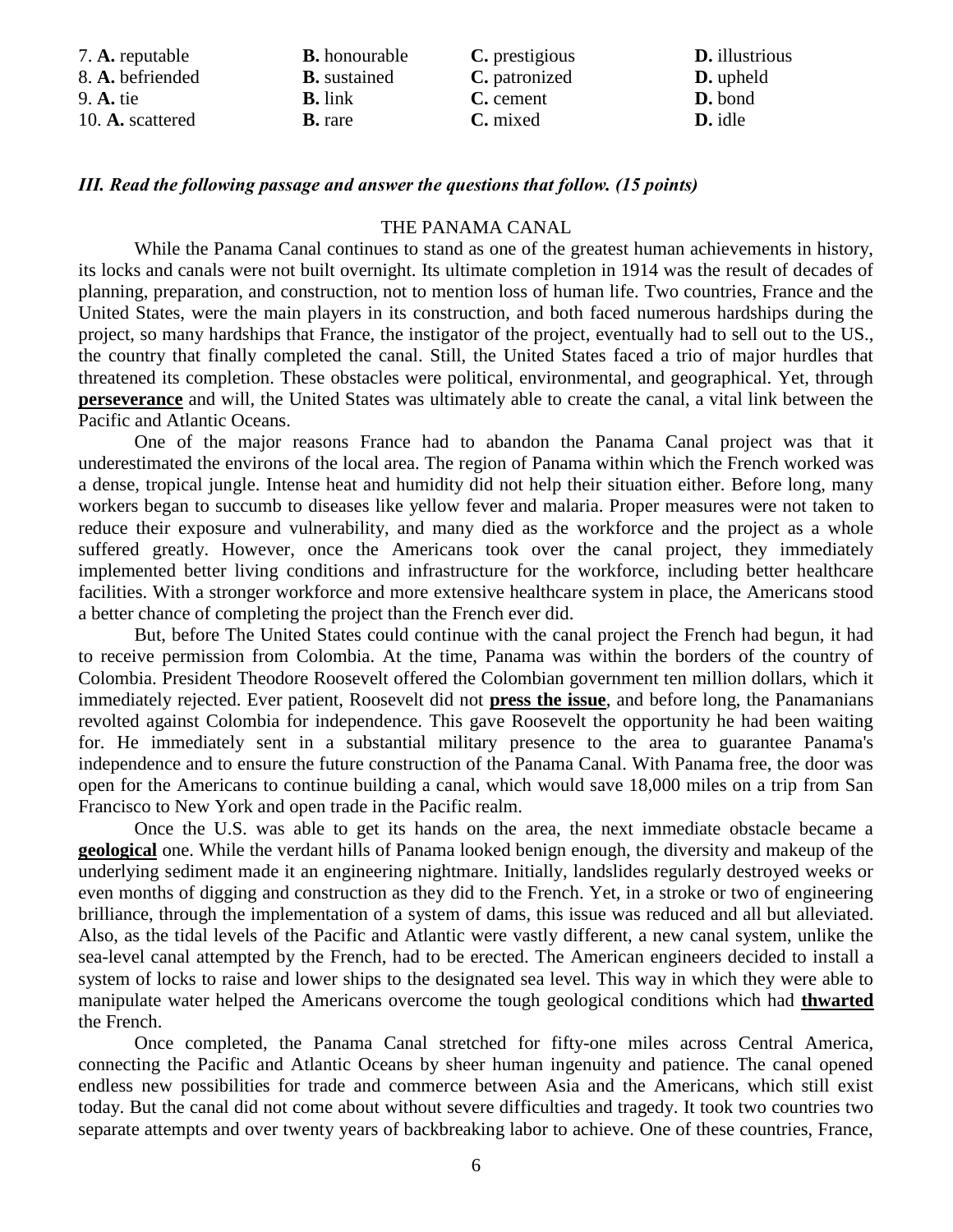had to pack up and go home in failure. The other, the United States, could relish the milestone it had achieved. Still, in the end, over thirty thousand men lost their lives directly or indirectly in the building of the Panama Canal, which proves once and for all what a monumental task it truly was, especially for the age in which it was attempted.

1. The word **perseverance** in the passage is closest in meaning to

A. determination B. procrastination C. cooperation D. precision

2. According to paragraph 1, which of the following is true of the Panama Canal?

- A. It was finally completed in the first decade of the twentieth century.
- B. The United States and France worked in unison on its construction.
- C. The original construction of the canal faced few difficult issues.
- D. The United States eventually purchased the project from France.
- 3. Which of the following can be inferred from paragraph 2 about the Americans?
- A. They tried to prevent the laborers from deserting the construction sites.
- B. They destroyed the dense jungle first to eliminate any form of disease.
- C. They were able to learn from the shortcomings that had affected France.
- D. They were not prepared for the punishing climate in Central America.
- 4. According to paragraph 3, politics became a problem because
- A. Roosevelt was not aggressive enough when dealing with the canal
- B. the presence of the U.S. military frightened many of the workers
- C. Panama wished to remain a territory of the country of Colombia
- D. Colombia did not wish to give up the right to the land for the canal
- 5. In stating that Roosevelt did not **press the issue**, the author means that Roosevelt did not
- A. care about the canal B. want to force the project
- C. resort to the media D. wish to abandon his goal
- 6. The author discusses the **geological** obstacle in paragraph 4 in order to
- A. note the natural beauty of Panama, which was destroyed by the canal's construction
- B. suggest that the workers had to spend a lot of time and effort on reconstruction
- C. contrast the geological issues with the oceanic ones the engineers of the project faced
- D. show how landslides were more of a problem for the French than they were for the Americans.
- 7. The word **thwarted** in the passage is closest in meaning to
- A. defeated B. protected C. frustrated D. destroyed
- 8. According to paragraph 5, the completion of the Panama Canal
- A. created a forty-one-mile link between the Atlantic and Pacific Oceans
- B. helped allow for greater economic benefit between the East and West
- C. took much longer than original planned by the first French engineers
- D. resulted from the United States having better funding than the French
- 9. Which of the sentences below best expresses the essential information in the underlined sentence in the passage?
- A. Tens of thousands of men died during the construction of the Panama Canal.
- B. Though the project caused many fatalities, it stands as a lofty achievement.
- C. The Panama Canal could have been completed later with less loss of life.
- D. Men were killed on the job and by residual effects such as disease and injury
- 10. According to the passage, which of the following is NOT true of the construction of the Panama Canal?
- A. It helped shave thousands and thousands of miles from trips between the eastern and western United States.
- B. it incorporated dams to accelerate the construction process, which helped to make it successful.
- C. It was able to proceed when Panama decided to fight for freedom against Colombia.
- D. It was easier to achieve because of the similar tidal levels of the Pacific and Atlantic Oceans.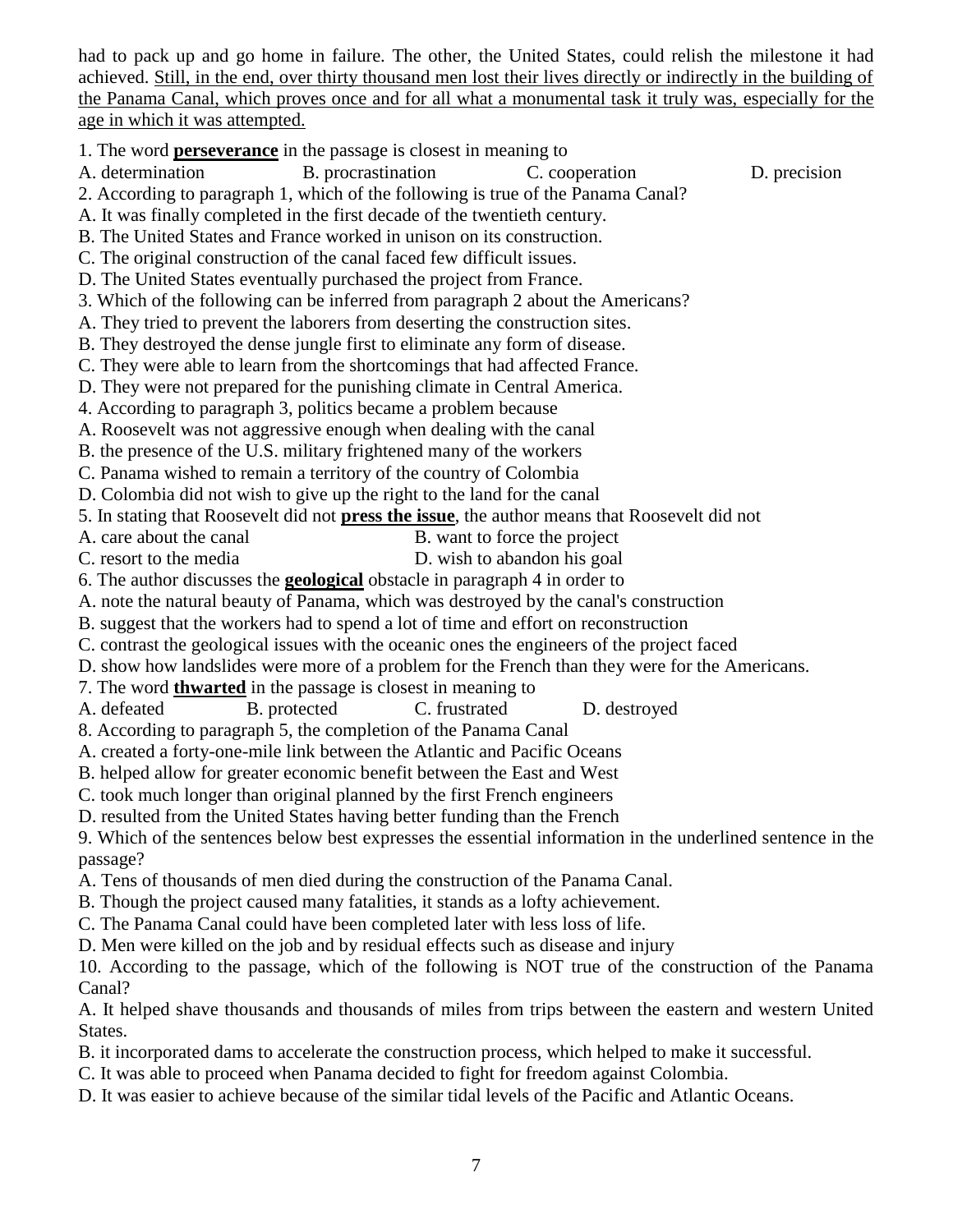## *IV. Read the passage below and do the tasks that follow (15 points)*

# **A**

An accident that occurred in the skies over the Grand Canyon in 1956 resulted in the establishment of the Federal Aviation Administration (FAA) to regulate and oversee the operation of aircraft in the skies over the United States, which were becoming quite congested. The resulting structure of air traffic control has greatly increased the safety of flight in the United States, and similar air traffic control procedures are also in place over much of the rest of the world.

# **B**

Rudimentary air traffic control (ATC) existed well before the Grand Canyon disaster. As early as the 1920s, the earliest air traffic controllers manually guided aircraft in the vicinity of the airports, using lights and flags, while beacons and flashing lights were placed along cross-country routes to establish the earliest airways. However, this purely visual system was useless in bad weather, and, by the 1930s, radio communication was coming into use for ATC. The first region to have something approximating today's ATC was New York City, with other major metropolitan areas following soon after.

# **C**

In the 1940s, ATC centres could and did take advantage of the newly developed radar and improved radio communication brought about by the Second World War, but the system remained rudimentary. It was only after the creation of the FAA that full-scale regulation of America's airspace took place, and this was fortuitous, for the advent of the jet engine suddenly resulted in a large number of very fast planes, reducing pilots' margin of error and practically demanding some set of rules to keep everyone well separated and operating safely in the air.

## **D**

Many people think that ATC consists of a row of controllers sitting in front of their radar screens at the nation's airports, telling arriving and departing traffic what to do. This is a very incomplete part of the picture. The FAA realised that the airspace over the United States would at any time have many different kinds of planes, flying for many different purposes, in a variety of weather conditions, and the same kind of structure was needed to accommodate all of them.

# **E**

To meet this challenge, the following elements were put into effect. First, ATC extends over virtually the entire United States. In general, from 365m above the ground and higher, the entire country is blanketed by controlled airspace. In certain areas, mainly near airports, controlled airspace extends down to 215m above the ground, and, in the immediate vicinity of an airport, all the way down to the surface. Controlled airspace is that airspace in which FAA regulations apply. Elsewhere, in uncontrolled airspace, pilots are bound by fewer regulations. In this way, the recreational pilot who simply wishes to go flying for a while without all the restrictions imposed by the FAA has only to stay in uncontrolled airspace, below 365m, while the pilot who does want the protection afforded by ATC can easily enter the controlled airspace. **F** 

The FAA then recognised two types of operating environments. In good meteorological conditions, flying would be permitted under Visual Flight Rules (VFR), which suggests a strong reliance on visual cues to maintain an acceptable level of safety. Poor visibility necessitated a set of Instrumental Flight Rules (IFR), under which the pilot relied on altitude and navigational information provided by the plane's instrument panel to fly safely. On a clear day, a pilot in controlled airspace can choose a VFR or IFR flight plan, and the FAA regulations were devised in a way which accommodates both VFR and IFR operations in the same airspace. However, a pilot can only choose to fly IFR if they possess an instrument rating which is above and beyond the basic pilot's license that must also be held.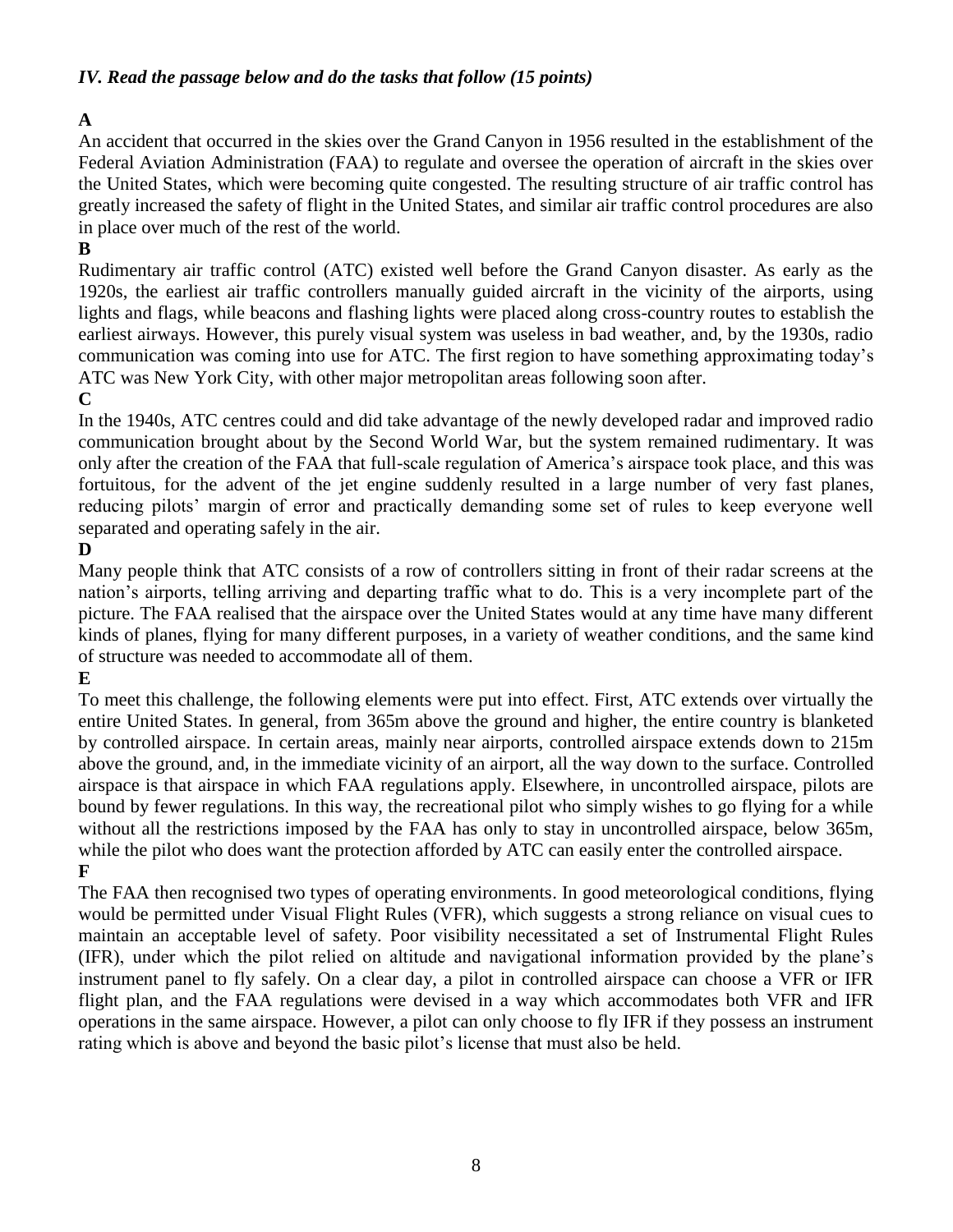# **G**

Controlled airspace is divided into several different types, designated by letters of the alphabet. Uncontrolled airspace is designated Class F, while controlled airspace below 5,490m above sea level and not in the vicinity of an airport is Class E. All airspace above 5,490m is designated Class A. The reason for the division of Class E and Class A airspace stems from the type of planes operating in them. Generally, Class E airspace is where one finds general aviation aircraft (few of which can climb above 5,490m anyway), and commercial turboprop aircraft. Above 5,490m is the realm of the heavy jets, since jet engines operate more efficiently at higher altitudes. The difference between Class E and A airspace is that in Class Ạ, all operations are IFR, and pilots must be instrument-rated, that is, skilled and licensed in aircraft instrumentation. This is because ATC control of the entire space is essential. Three other types of airspace, Classes D, c and B, govern the vicinity of airports. These correspond roughly to small municipal, medium-sized metropolitan and major metropolitan airports respectively, and encompass an increasingly rigorous set of regulations. For example, all a VFR pilot has to do to enter Class c airspace is establish two-way radio contact with ATC. No explicit permission from ATC to enter is needed, although the pilot must continue to obey all regulations governing VFR flight. To enter Class B airspace, such as on approach to a major metropolitan airport, an explicit ATC clearance is required. The private pilot who cruises without permission into this airspace risks losing their license.

**Questions 1-7.** *Choose the correct heading for paragraphs A-G from the list below.*

## **List of Headings**

- **i** Disobeying FAA regulations
- **ii** Aviation disaster prompts action
- **iii** Two coincidental developments
- **iv** Setting altitude zones
- **v** An oversimplified view
- vi Controlling pilots' licences
- vii Defining airspace categories
- **viii** Setting rules to weather conditions
- **ix** Taking off safely
- **x** First steps towards ATC
- 1. Paragraph A
- 2. Paragraph B
- 3. Paragraph C
- 4. Paragraph D
- 5. Paragraph E
- 6. Paragraph F
- 7. Paragraph G

**Questions 8-10.** Do the following statements agree with the information given in the passage? Write *TRUE if the statement agrees with the information*

*FALSEif the statement contradicts the information*

*NOT GIVEN if there is no information on this*

- 8. The FAA was created as a result of the introduction of the jet engine.
- 9. Beacons and flashing lights are still used by ATC today.
- 10. Some improvements were made in radio communication during World War II.